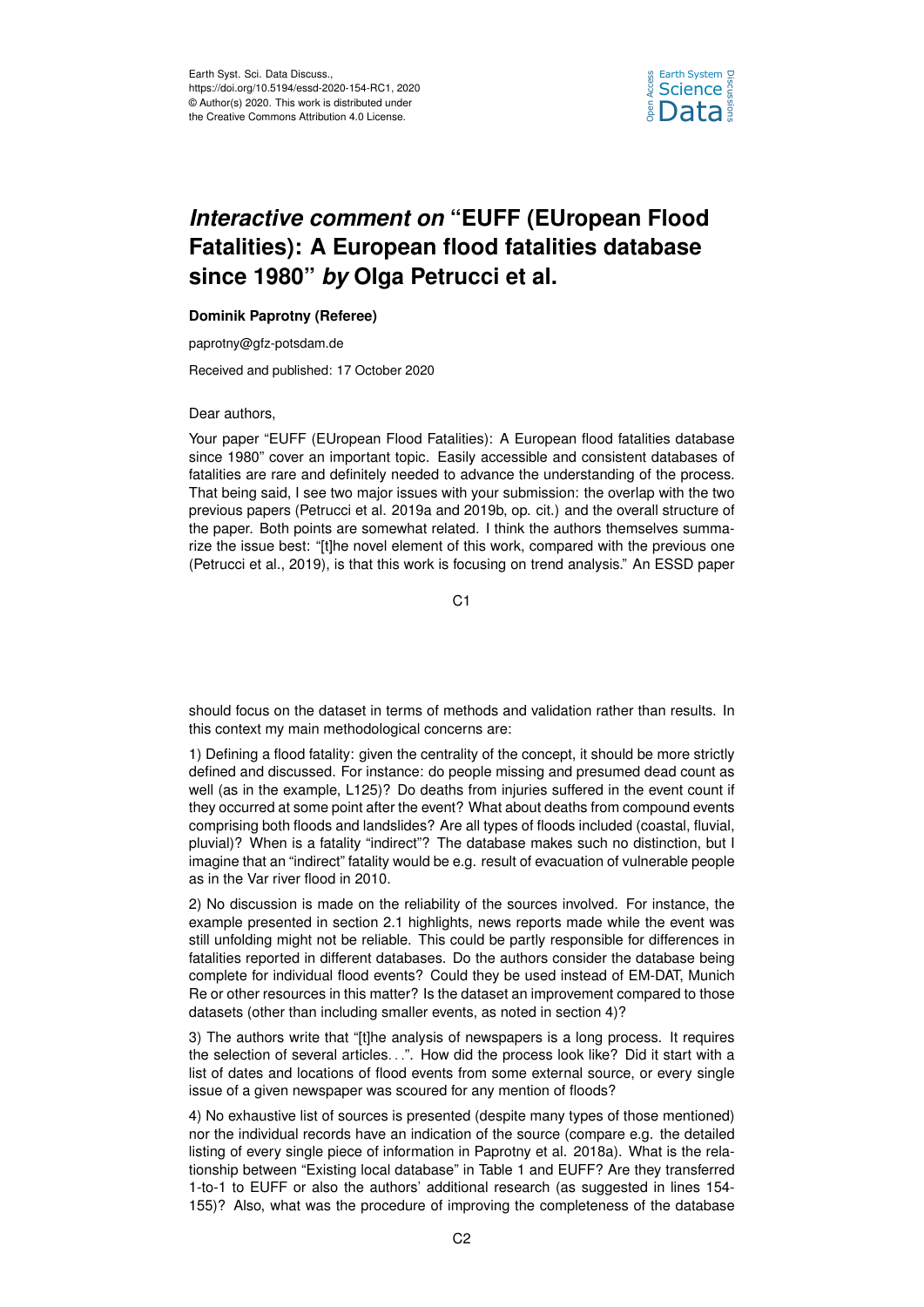(section 2.4)? Were the original sources revisited to extract more data on variables not previously considered, or new sources were discovered?

5) The authors include variable "FLOOD EVENTS" in Table 4 and mention flood events multiple times, but there is no identifier or other link to flood events in the database. Where does the number of flood events come from? Are those simply unique dates and e.g. region combinations? I couldn't arrive to the number presented in Table 4 after trying various combinations of variables. Also, is there a reason why information about the events themselves is not recorded at all, e.g. the type of flood? This would have been very useful in analysis of the fatalities, for those interested in, say, coastal floods (Bouwer and Jonkman 2018).

6) The discussion and conclusions mention e.g. "recent FEs are less documented due to the scarcity of information sources in the past years "; "differences in data availability and sources, the inhomogeneity among the study areas must be also taken into consideration"; "limited documentary sources, mainly concerning underreporting issues", but none of those aspects is elaborated. It has, however, potentially very strong influence on any trend analysis of fatalities. Did the authors consider analyzing the completeness of the database in some way (see e.g. Paprotny et al. 2018b)?

7) Finally, regarding Table 2 and the dataset proper: it's a bit strange to record the lowest administrative unit as "prefecture" as it is a very particular type of unit existing only in some countries. The recording of different levels of regions, municipalities and "prefectures" doesn't appear very consistent. A table explaining which administrative units are recorded for each country in the study would be helpful. Also, I would recommend for future development of the database to add some kind of identifier connecting EUFF records with existing geocoding systems such as NUTS for regions or LAU for municipalities (where possible, but it definitely is at least the EU member countries).

The paper contains a lot of results, further repeated in the discussion with strong focus on analyzing trends and causes of deaths (about two-thirds of the paper). This is

 $C<sub>3</sub>$ 

in fact heavily repetitive from two preceding papers, even if organized in tables and figures somewhat differently (though Fig. 1 is taken, uncited, directly from Petrucci et al. 2019a). Decision on whether there is, in fact, too much overlap or too much focus on results belongs of course to the editor, but I would strongly recommend rebalancing the paper to provide sufficient methodological detail (as listed above) and cut down the results significantly, as they would be too detailed even for a "regular" research paper. I think the database will be a valuable resource and I am really impressed by the authors' effort in creating EUFF, but it deserves a better documentation than it currently has. I am confident that the authors' would be able to revise it accordingly, as almost all issues mentioned in this review pertains only to the composition of the paper.

Kind regards,

Dominik Paprotny

Some minor things noted down while reading the manuscript:

L29-30: duplicated text

L30, 33, 108: Petrucci et al. 2020 is not listed in the references. Is this the reference aligned with the link? Anyhow it should be removed from the abstract.

The abstract contains almost exclusively results, whereas the methodology and contents of the database should be the main focus.

L57: "the resulted increasing concentration..."  $-$  the sentence suggests (wrong grammar notwithstanding) that increase in exposure is a result of climate change, which is not true.

L101: the paragraph should start with something like "The paper is organized as follows:"

Table 1: I would suggest to some more reliable resource for demo-